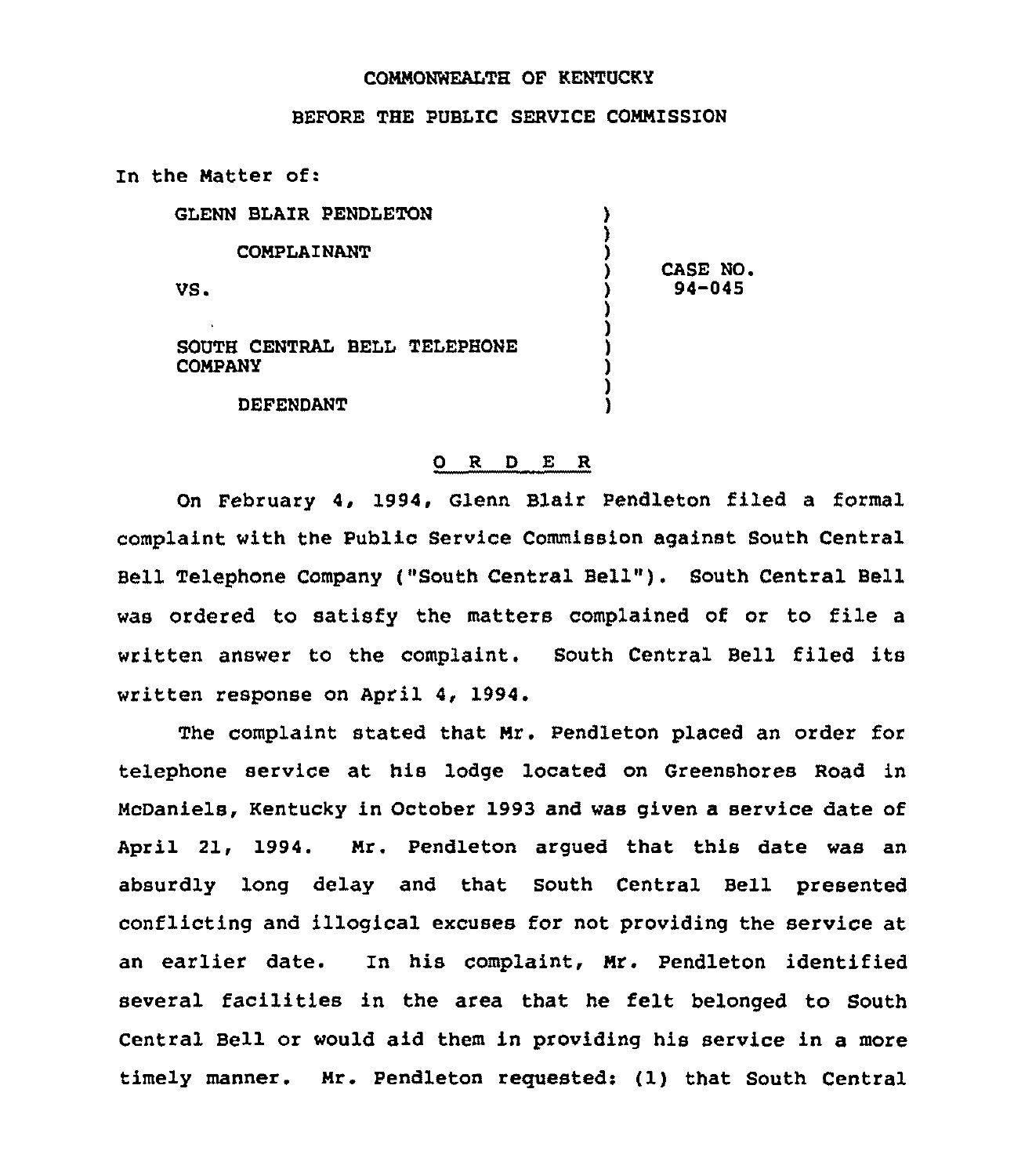Bell be required to provide his service immediately, (2} that the Commission establish guidelines to provide benchmarks for determining South Central Bell's performance, and (3} that the Commission reduce the installation charge for business telephone service from  $$63.00$  to  $$34.50$ , the same as the installation charge for residential service.

South Central Bell denies any discriminatory or arbitrary action in providing service to Mr. Pendleton. South Central Bell also states that it had planned to place additional facilities in this area because of potential future growth at an estimated cost of \$60,000; however, these plans had not been completed at the time of Nr. Pendleton's request for service. South Central Bell contends it had legitimate concerns in planning facilities to be built. South Central Bell installed a buried wire in March 1994 to provide temporary service to Nr. Pendleton to meet the committed service date of April 21, 1994. Mr. Pendleton's service was installed on March 8, 1994. South Central Bell denies that service could have been provided any sooner because facilities that Nr. Pendleton identified were not owned by South Central Bell.

South Central Bell has provided Nr. Pendleton with service as of March S, 1994. Therefore, the request of Nr. Pendleton to provide him service immediately has been satisfied by South Central Bell.

The second request, for the Commission to establish service guidelines for the provision of new services, is satisfied because such guidelines already exist. Pursuant to 807 EAR 5:061, Section

```
-2-
```